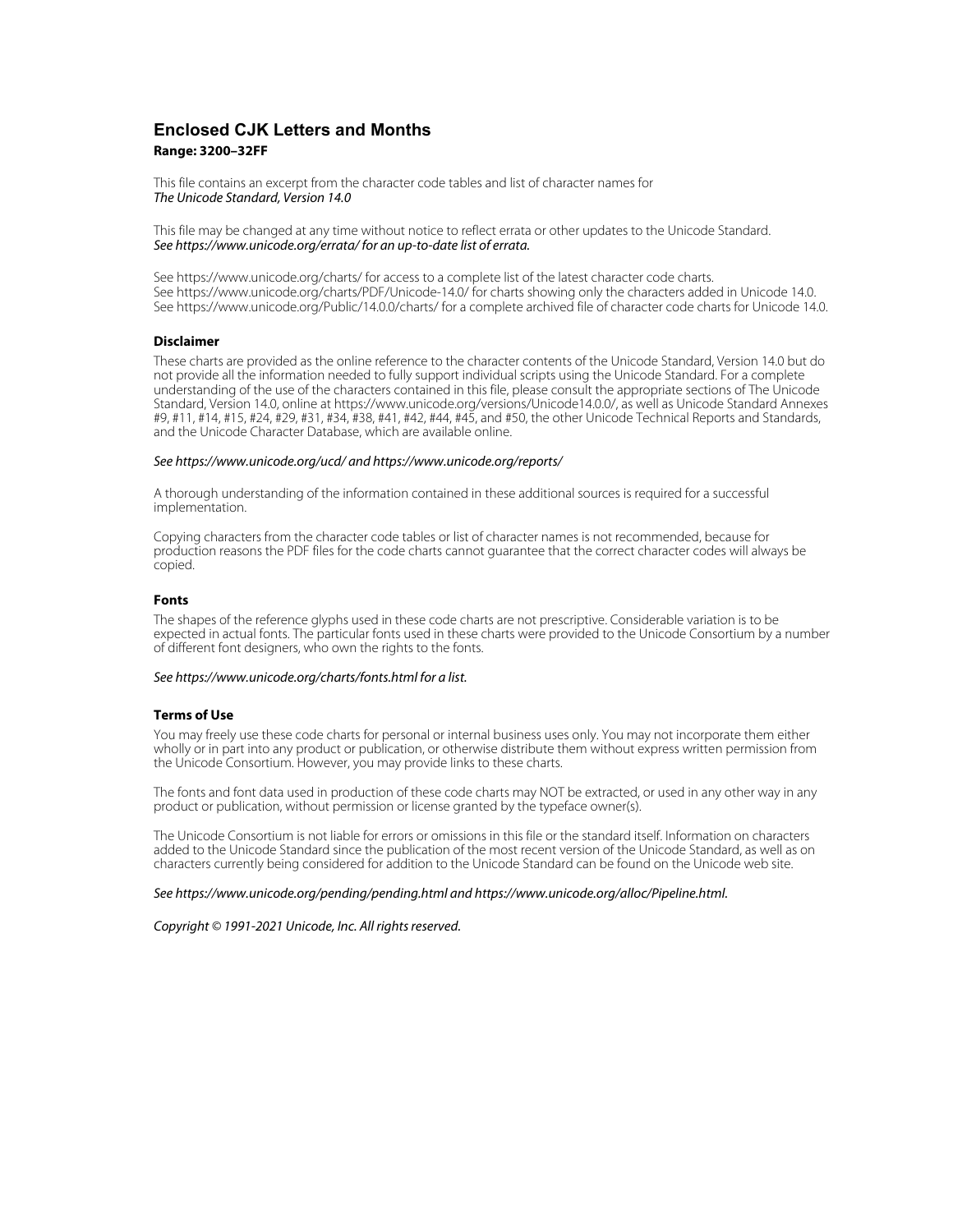|                | 320       | 321                             | 322       | 323         | 324          | 325                                                                                                                        | 326                                         | 327                              | 328                                      | 329       | 32A                  | 32B                       | 32C                   | 32D              | 32E                          | 32F                             |
|----------------|-----------|---------------------------------|-----------|-------------|--------------|----------------------------------------------------------------------------------------------------------------------------|---------------------------------------------|----------------------------------|------------------------------------------|-----------|----------------------|---------------------------|-----------------------|------------------|------------------------------|---------------------------------|
| 0              | 3200      | 3210                            | 3220      | 3230        | 祭<br>3240    | Έ<br>3250                                                                                                                  | 3260                                        | 3270                             | 3280                                     | 3290      | 項<br>32A0            | 夜<br>32B0                 | 32C0                  | 32D0             | 刁<br>32E0                    | ∠<br>32F0                       |
| 1              | 3201      | 3211                            | 3221      | (株)<br>3231 | 3241         | $21\,$<br>3251                                                                                                             | 3261                                        | 근<br>3271                        | 3281                                     | 絑<br>3291 | 休<br>32A1            | 36<br>32B1                | 32C1                  | 32D1             | ヽ<br>32E1                    | $\overline{\mathsf{X}}$<br>32F1 |
| $\overline{2}$ | 3202      | 3212                            | 3222      | 3232        | 3242         | 3252                                                                                                                       | 3262                                        | Д<br>3272                        | 3282                                     | 有<br>3292 | 写<br>32A2            | 37<br>32B2                | 32C2                  | ۲<br>32D2        | 32E2                         | 主<br>32F2                       |
| 3              | 3203      | 3213                            | 3223      | 3233        | 3243         | 23<br>3253                                                                                                                 | 3263                                        | $\boldsymbol{\rm H}$<br>3273     | ΓЧ<br>3283                               | 社<br>3293 | īĒ<br>32A3           | 38<br>32B3                | 32C3                  | 32D3             | 32E3                         | $\bm{\gamma}$<br>32F3           |
| 4              | 3204      | 3214                            | 3224      | 3234        | 問<br>3244    | 24<br>3254                                                                                                                 | 3264                                        | 3274                             | $\rm\, \it \overline{\rm \bf H}$<br>3284 | 名<br>3294 | 32A4                 | 39<br>32B4                | 32C4                  | 32D4             | 32E4                         | ユ<br>32F4                       |
| 5              | 3205      | 3215                            | 3225      | 特<br>3235   | 幼<br>3245    | 25<br>3255                                                                                                                 | 3265                                        | Ó<br>3275                        | <u>_</u><br>r:<br>3285                   | 特<br>3295 | 中<br>32A5            | $\; 40$<br>32B5           | n<br>32C <sub>5</sub> | 32D <sub>5</sub> | 32E5                         | ヨ<br>32F5                       |
| 6              | 3206      | 3216                            | 3226      | 財<br>3236   | 3246         | $\dot{2}6$<br>3256                                                                                                         | 3266                                        | 3276                             | 3286                                     | 財<br>3296 | $\mathsf{L}$<br>32A6 | [4]<br>32B6               | 32C6                  | 32D6             | 32E6                         | フ<br>32F6                       |
| $\overline{7}$ | 3207      | 3217                            | 3227      | 3237        | 箏<br>3247    | 3257                                                                                                                       | 3267                                        | え<br>3277                        | 3287                                     | 祝<br>3297 | 左<br>32A7            | 42<br>32B7                | 8)<br>32C7            | 32D7             | 32E7                         | 1)<br>32F7                      |
| 8              | 3208      | 3218                            | 3228      | 労<br>3238   | [10]<br>3248 | 28<br>3258                                                                                                                 | 3268                                        | ヲ<br>3278                        | 九<br>3288                                | 労<br>3298 | 有<br>32A8            | 43<br>32B8                | 32C8                  | 32D8             | 32E8                         | 儿<br>32F8                       |
| 9              | 3209      | 3219                            | 3229      | 3239        | [20]<br>3249 | 29<br>3259                                                                                                                 | $\bar{z}$<br>3269                           | E<br>3279                        | 3289                                     | 秘<br>3299 | 医<br>32A9            | 44<br>32B9                | ╞<br>32C9             | 32D9             | 32E9                         | 32F9                            |
| A              | 320A      | 321A                            | 322A      | 323A        | 30<br>324A   | 30<br>325A                                                                                                                 | 326A                                        | ົນ<br>327A                       | 328A                                     | 男<br>329A | 宗<br>32AA            | 45<br>32BA                | 32CA                  | 32DA             | 32EA                         | 32FA                            |
| B              | 320B      | $\overline{\mathbf{o}}$<br>321B | 322B      | 323B        | 40<br>324B   | 31<br>325B                                                                                                                 | 326B                                        | $\overleftarrow{\sigma}$<br>327B | Ŋ<br>328B                                | 女<br>329B | 学<br>32AB            | $\overline{46}$<br>32BB   | 冯<br>32CB             | 2<br>32DB        | 32EB                         | ワ<br>32FB                       |
| C              | 320C      | 321C                            | 322C      | 監<br>323C   | 50<br>324C   | 32<br>325C                                                                                                                 | $\rm \overline{\rm n}$<br>326C              | 钽<br>327C                        | 水<br>328C                                | 適<br>329C | 監<br>32AC            | $\left(47\right)$<br>32BC | Ιg<br>32CC            | 32DC             | 32EC                         | 毛<br>32FC                       |
| D              | Ō<br>320D | <u>(2전</u><br>321D              | 322D      | 323D        | 60<br>324D   | $\mathfrak{B}% _{T}=\mathfrak{B}_{T}\!\left( a,b\right) ,\ \mathfrak{B}_{T}=\mathfrak{B}_{T}\!\left( a,b\right) ,$<br>325D | $\equiv$<br>$\overline{\mathtt{o}}$<br>326D | 주의<br>327D                       | 不<br>328D                                | 優<br>329D | $\mathbb{E}$<br>32AD | 48)<br>32BD               | erg<br>32CD           | 32DD             | 大<br>32ED                    | ヱ<br>32FD                       |
| Е              | 320E      | Q₫<br>321E                      | 金<br>322E | 323E        | 70<br>324E   | 34<br>325E                                                                                                                 | 326E                                        | $\mathbf{\hat{O}}$<br>327E       | 金<br>328E                                | 印<br>329E | 資<br>32AE            | 49<br>32BE                | ρV<br>32CE            | 32DE             | $\blacktriangledown$<br>32EE | ヲ<br>32FE                       |
| F              | 320F      |                                 | 322F      | 協<br>323F   | [80]<br>324F | 35<br>325F                                                                                                                 | 326F                                        | ίĸ,<br>327F                      | 328F                                     | 注<br>329F | 協<br>32AF            | 50<br>32BF                | 32CF                  | 32DF             | $\mathbf{z}$<br>32EF         | 32FF                            |

The Unicode Standard 14.0, Copyright © 1991-2021 Unicode, Inc. All rights reserved.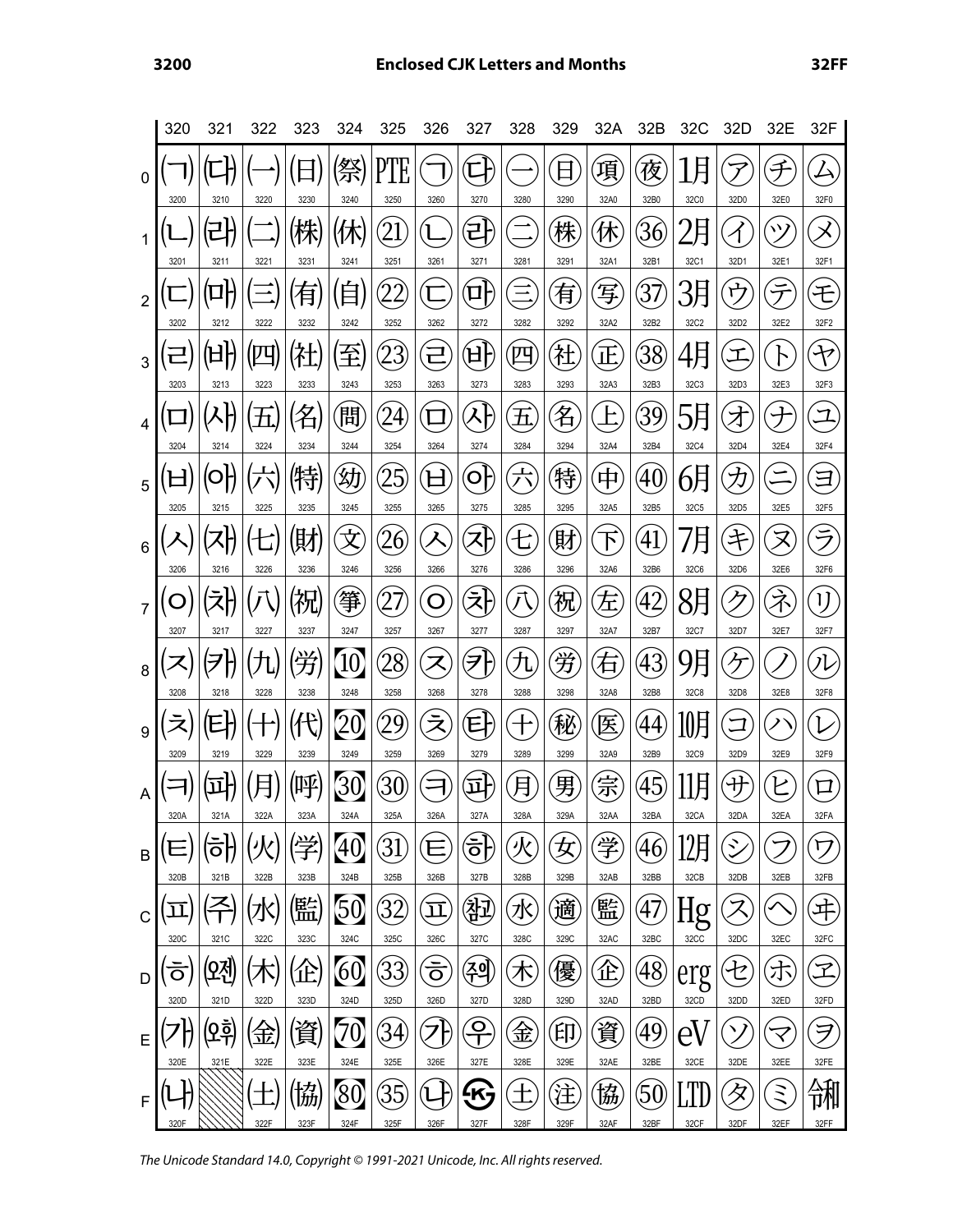| <b>Parenthesized Hangul letters</b> |                           |                                                                                                                                               |  |  |  |
|-------------------------------------|---------------------------|-----------------------------------------------------------------------------------------------------------------------------------------------|--|--|--|
| 3200                                | $(\neg)$                  | PARENTHESIZED HANGUL KIYEOK<br>$\approx 0028(1100 \text{ }^{\circ}\text{ }0029)$                                                              |  |  |  |
| 3201                                | $(\sqcup)$                | PARENTHESIZED HANGUL NIEUN<br>$\approx 0028(1102 - 0029)$                                                                                     |  |  |  |
| 3202                                | $(\Box)$                  | PARENTHESIZED HANGUL TIKEUT                                                                                                                   |  |  |  |
| 3203                                | (ㄹ)                       | $\approx 0028(1103 \pm 0029)$<br>PARENTHESIZED HANGUL RIEUL                                                                                   |  |  |  |
| 3204                                | $(\Box)$                  | $\approx 0028(1105 \pm 0029)$<br>PARENTHESIZED HANGUL MIEUM                                                                                   |  |  |  |
| 3205                                | (H)                       | $\approx 0028(1106 \text{ }^{\square}0029)$<br>PARENTHESIZED HANGUL PIEUP                                                                     |  |  |  |
| 3206                                | $(\lambda)$               | $\approx 0028$ (1107 $^{\text{H}}$ 0029)<br>PARENTHESIZED HANGUL SIOS                                                                         |  |  |  |
| 3207                                | (o)                       | $\approx 0028(1109 \stackrel{\scriptstyle \wedge}{\sim} 0029)$<br>PARENTHESIZED HANGUL IEUNG                                                  |  |  |  |
| 3208                                | $(\ge)$                   | $\approx 0028(110B^{\circ} 0029)$<br>PARENTHESIZED HANGUL CIEUC                                                                               |  |  |  |
| 3209                                | $(\bar{x})$               | $\approx 0028(110C^2 0029)$<br>PARENTHESIZED HANGUL CHIEUCH                                                                                   |  |  |  |
| 320A                                | $(=)$                     | $\approx$ 0028 (110E $\geq$ 0029)<br>PARENTHESIZED HANGUL KHIEUKH                                                                             |  |  |  |
| 320B                                | $(\text{E})$              | $\approx 0028(110F - 0029)$<br>PARENTHESIZED HANGUL THIEUTH                                                                                   |  |  |  |
| 320C                                | $(\overline{\mathbf{u}})$ | $\approx 0028 (1110 \text{ E } 0029)$<br>PARENTHESIZED HANGUL PHIEUPH                                                                         |  |  |  |
| 320D                                | $(\bar{\sigma})$          | $\approx 0028(1111 \times 0029)$<br>PARENTHESIZED HANGUL HIEUH                                                                                |  |  |  |
|                                     |                           | $\approx 0028$ (1112 $\bar{\sigma}$ 0029)                                                                                                     |  |  |  |
|                                     |                           | <b>Parenthesized Hangul syllables</b>                                                                                                         |  |  |  |
| 320E                                | (7)                       | PARENTHESIZED HANGUL KIYEOK A<br>$\approx 0028(1100 \text{ }^{\circ}\text{)}1161 \text{ }^{\circ}0029)$                                       |  |  |  |
| 320F                                | (1)                       | PARENTHESIZED HANGUL NIEUN A<br>$\approx 0028(1102 - 1161 + 0029)$                                                                            |  |  |  |
| 3210                                | (대)                       | PARENTHESIZED HANGUL TIKEUT A<br>$\approx 0028$ (1103 $\overline{C}$ 1161 $\overline{F}$ 0029)                                                |  |  |  |
| 3211                                | (라)                       | PARENTHESIZED HANGUL RIEUL A<br>$\approx 0028$ (1105 $\equiv$ 1161 $\pm$ 0029)                                                                |  |  |  |
| 3212                                | $(\Box)$                  | PARENTHESIZED HANGUL MIEUM A<br>$\approx 0028$ (1106 $\overline{P}$ 1161 $\overline{P}$ 0029)                                                 |  |  |  |
| 3213                                | 叫                         | PARENTHESIZED HANGUL PIEUP A<br>$\approx 0028$ (1107 $^{\text{H}}$ 1161 $^{\text{H}}$ 0029)                                                   |  |  |  |
| 3214                                | $(\lambda)$               | PARENTHESIZED HANGUL SIOS A                                                                                                                   |  |  |  |
| 3215                                | $\ket{0}$                 | $\approx$ 0028 (1109 $\sim$ 1161 $\pm$ 0029)<br>PARENTHESIZED HANGUL IEUNG A                                                                  |  |  |  |
| 3216                                | (재)                       | $\approx 0028(110B^{\circ} 1161^{\circ} 0029)$<br>PARENTHESIZED HANGUL CIEUC A                                                                |  |  |  |
| 3217                                | (차)                       | $\approx$ 0028 (110C $\approx$ 1161 $\pm$ 0029)<br>PARENTHESIZED HANGUL CHIEUCH A                                                             |  |  |  |
| 3218                                | 刚                         | ≈ 0028 (110E <sup>≥</sup> 1161 <sup>1</sup> 0029)<br>PARENTHESIZED HANGUL KHIEUKH A                                                           |  |  |  |
| 3219                                | 囘                         | $\approx 0028$ (110F $\overline{7}$ 1161 $\overline{1}$ 0029)<br>PARENTHESIZED HANGUL THIEUTH A                                               |  |  |  |
| 321A                                | 叫                         | $\approx 0028$ (1110 $\equiv$ 1161 $\pm$ 0029)<br>PARENTHESIZED HANGUL PHIEUPH A                                                              |  |  |  |
| 321B                                | (하)                       | $\approx 0028$ (1111 $\overline{2}$ 1161 $\overline{1}$ 0029)<br>PARENTHESIZED HANGUL HIEUH A                                                 |  |  |  |
| 321C                                | ㈜                         | $\approx 0028$ (1112 $\bar{\sigma}$ 1161 $\bar{\sigma}$ 0029)<br>PARENTHESIZED HANGUL CIEUC U<br>$\approx 0028$ (110C $\approx 116E - 0029$ ) |  |  |  |
|                                     |                           |                                                                                                                                               |  |  |  |

| <b>Parenthesized Korean words</b> |                        |                                                                                                                                                                                                             |  |  |  |  |
|-----------------------------------|------------------------|-------------------------------------------------------------------------------------------------------------------------------------------------------------------------------------------------------------|--|--|--|--|
| 321D                              | (2전                    | PARENTHESIZED KOREAN CHARACTER OJEON<br>$\approx 0028(110B^{\circ} 1169 - 110C^{\circ} 1165^{\circ})$                                                                                                       |  |  |  |  |
| 321E                              | (오휘)                   | $11AB, 0029$ )<br>PARENTHESIZED KOREAN CHARACTER O HU<br>• preferred spelling for the name is ohu<br>$\approx$ 0028 (110B $\degree$ 1169 $\rightarrow$ 1112 $\frac{1}{\degree}$ 116E $\rightarrow$<br>0029) |  |  |  |  |
|                                   |                        | <b>Parenthesized ideographs</b>                                                                                                                                                                             |  |  |  |  |
| 3220                              |                        | $\left(\rightarrow\right)$ PARENTHESIZED IDEOGRAPH ONE<br>$\approx 0028(4E00 - 0029)$                                                                                                                       |  |  |  |  |
| 3221                              | $\left(\square\right)$ | PARENTHESIZED IDEOGRAPH TWO<br>$\approx 0028$ (4E8C $\equiv 0029$ )                                                                                                                                         |  |  |  |  |
| 3222                              | $(\equiv)$             | PARENTHESIZED IDEOGRAPH THREE<br>$\approx 0028$ (4E09 $\equiv$ 0029)                                                                                                                                        |  |  |  |  |
| 3223                              | (四)                    | PARENTHESIZED IDEOGRAPH FOUR<br>$\approx 0028$ (56DB 四 0029)                                                                                                                                                |  |  |  |  |
| 3224                              | 五                      | PARENTHESIZED IDEOGRAPH FIVE<br>$\approx 0028$ (4E94 $\overline{\text{H}}$ 0029)                                                                                                                            |  |  |  |  |
| 3225                              | 因                      | PARENTHESIZED IDEOGRAPH SIX<br>$\approx 0028$ (516D 六 0029)                                                                                                                                                 |  |  |  |  |
| 3226                              | (E)                    | PARENTHESIZED IDEOGRAPH SEVEN<br>$\approx 0028$ (4E03 $\pm$ 0029)                                                                                                                                           |  |  |  |  |
| 3227                              | $(\bar{U})$            | PARENTHESIZED IDEOGRAPH EIGHT<br>$\approx 0028$ (516B $\Lambda$ 0029)                                                                                                                                       |  |  |  |  |
| 3228                              | $(\mathcal{H})$        | PARENTHESIZED IDEOGRAPH NINE<br>$\approx$ 0028 (4E5D $\overline{\smash{\mathcal{H}}}$ 0029)                                                                                                                 |  |  |  |  |
| 3229                              | $(+)$                  | PARENTHESIZED IDEOGRAPH TEN<br>$\approx$ 0028 (5341 + 0029)                                                                                                                                                 |  |  |  |  |
| 322A                              | (月)                    | PARENTHESIZED IDEOGRAPH MOON<br>• Monday                                                                                                                                                                    |  |  |  |  |
| 322B                              | $(\mathcal{K})$        | $\approx 0028$ (6708 月 0029)<br>PARENTHESIZED IDEOGRAPH FIRE<br>• Tuesday                                                                                                                                   |  |  |  |  |
| 322C                              | (水)                    | ≈ 0028 (706B 火 0029)<br>PARENTHESIZED IDEOGRAPH WATER<br>· Wednesday                                                                                                                                        |  |  |  |  |
| 322D                              | $(\star)$              | ≈ 0028 (6C34 $\pi$ 0029)<br>PARENTHESIZED IDEOGRAPH WOOD<br>• Thursday                                                                                                                                      |  |  |  |  |
| 322E                              | 金                      | $\approx$ 0028 (6728 木 0029)<br>PARENTHESIZED IDEOGRAPH METAL<br>• Friday                                                                                                                                   |  |  |  |  |
| 322F $(\pm)$                      |                        | ≈ 0028 (91D1 金 0029)<br>PARENTHESIZED IDEOGRAPH EARTH<br>• Saturday                                                                                                                                         |  |  |  |  |
| 3230                              | (日)                    | $\approx 0028$ (571F $\pm$ 0029)<br>PARENTHESIZED IDEOGRAPH SUN<br>· Sunday                                                                                                                                 |  |  |  |  |
| 3231                              | (株)                    | $\approx$ 0028 (65E5 日 0029)<br>PARENTHESIZED IDEOGRAPH STOCK<br>• incorporated                                                                                                                             |  |  |  |  |
| 3232                              | (有)                    | $\approx$ 0028 (682A株 0029)<br>PARENTHESIZED IDEOGRAPH HAVE<br>• limited                                                                                                                                    |  |  |  |  |
| 3233                              | (社)                    | $\approx$ 0028 (6709 有 0029)<br>PARENTHESIZED IDEOGRAPH SOCIETY<br>• company                                                                                                                                |  |  |  |  |
| 3234                              | (名)                    | ≈ 0028 (793E 社 0029)<br>PARENTHESIZED IDEOGRAPH NAME                                                                                                                                                        |  |  |  |  |

 $≈ 0028 (540D \n48 0029)$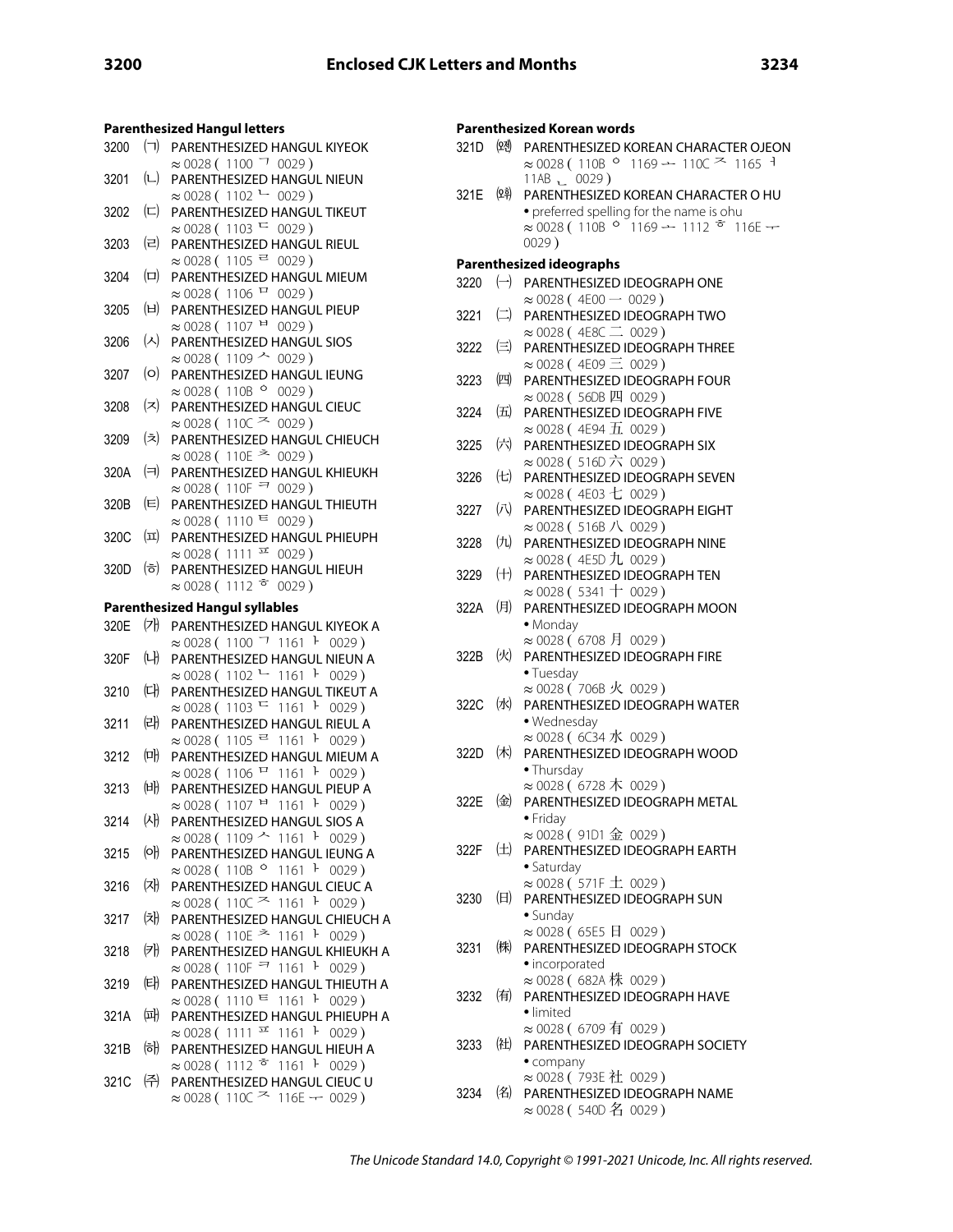| 3235 | ㈱    | PARENTHESIZED IDEOGRAPH SPECIAL<br>≈ 0028 (7279特 0029)                                                          |
|------|------|-----------------------------------------------------------------------------------------------------------------|
| 3236 | (財)  | PARENTHESIZED IDEOGRAPH FINANCIAL<br>$\approx$ 0028 (8CA1 財 0029)                                               |
| 3237 | 阅    | PARENTHESIZED IDEOGRAPH<br>CONGRATULATION<br>≈ 0028 (795D 祝 0029)                                               |
| 3238 | (労)  | PARENTHESIZED IDEOGRAPH LABOR<br>≈ 0028 (52B4 労 0029)                                                           |
| 3239 | (代)  | PARENTHESIZED IDEOGRAPH REPRESENT<br>≈ 0028 (4EE3 代 0029)                                                       |
| 323A | (呼)  | PARENTHESIZED IDEOGRAPH CALL<br>≈ 0028 (547C 呼 0029)                                                            |
| 323B | (学)  | PARENTHESIZED IDEOGRAPH STUDY<br>≈ 0028 (5B66 学 0029)                                                           |
| 323C | (監)  | PARENTHESIZED IDEOGRAPH SUPERVISE<br>≈ 0028 (76E3 監 0029)                                                       |
| 323D | 俭    | PARENTHESIZED IDEOGRAPH ENTERPRISE<br>$\approx$ 0028 (4F01 $\hat{L}$ 0029)                                      |
| 323E | 儨    | PARENTHESIZED IDEOGRAPH RESOURCE<br>≈ 0028 (8CC7 資 0029)                                                        |
| 323F | (協)  | PARENTHESIZED IDEOGRAPH ALLIANCE<br>≈ 0028 (5354 協 0029)                                                        |
| 3240 | 《祭》  | PARENTHESIZED IDEOGRAPH FESTIVAL<br>≈ 0028 (796D祭 0029)                                                         |
| 3241 | (休)  | PARENTHESIZED IDEOGRAPH REST<br>≈ 0028 (4F11 休 0029)                                                            |
| 3242 | (自)  | PARENTHESIZED IDEOGRAPH SELF<br>• from                                                                          |
| 3243 | 侄    | ≈ 0028 (81EA 自 0029)<br>PARENTHESIZED IDEOGRAPH REACH<br>$\bullet$ to                                           |
|      |      | ≈ 0028 (81F3至 0029)                                                                                             |
|      |      | <b>Circled ideographs from ARIB STD B24</b>                                                                     |
| 3244 | 卿    | <b>CIRCLED IDEOGRAPH QUESTION</b>                                                                               |
| 3245 | 蚴    | ≈ <circle> 554F 問<br/>CIRCLED IDEOGRAPH KINDERGARTEN<br/><math>\approx</math> <circle> 5E7C 幼</circle></circle> |
| 3246 | ⊛    | <b>CIRCLED IDEOGRAPH SCHOOL</b><br>$\approx$ <circle> 6587 文</circle>                                           |
| 3247 | ආ    | <b>CIRCLED IDEOGRAPH KOTO</b><br>≈ <circle>7B8F 箏</circle>                                                      |
|      |      | Circled numbers on black squares from ARIB STD B24                                                              |
| 3248 | (10) | CIRCLED NUMBER TEN ON BLACK SQUARE                                                                              |
| 3249 | 20   | = speed limit 10 km/h<br>CIRCLED NUMBER TWENTY ON BLACK SQUARE                                                  |
| 324A | 30   | = speed limit 20 km/h<br>CIRCLED NUMBER THIRTY ON BLACK SQUARE                                                  |
| 324B | 40   | = speed limit 30 km/h<br>CIRCLED NUMBER FORTY ON BLACK SQUARE                                                   |
| 324C | 50   | = speed limit 40 km/h<br>CIRCLED NUMBER FIFTY ON BLACK SQUARE<br>= speed limit 50 km/h                          |
| 324D | 60   | CIRCLED NUMBER SIXTY ON BLACK SQUARE<br>= speed limit 60 km/h                                                   |
| 324E | 70   | CIRCLED NUMBER SEVENTY ON BLACK<br>SQUARE                                                                       |
| 324F | 80   | = speed limit 70 km/h<br>CIRCLED NUMBER EIGHTY ON BLACK SQUARE<br>= speed limit 80 km/h                         |

# **Squared Latin abbreviation**

3250 PTE PARTNERSHIP SIGN ≈ <square> 0050 P 0054 T 0045 E

## **Circled numbers**

- 3251 ㉑ CIRCLED NUMBER TWENTY ONE ≈ <circle> 0032 2 0031 1
- 3252 ㉒ CIRCLED NUMBER TWENTY TWO ≈ <circle> 0032 2 0032 2
- 3253 ㉓ CIRCLED NUMBER TWENTY THREE ≈ <circle> 0032 2 0033 3
- 3254 ㉔ CIRCLED NUMBER TWENTY FOUR ≈ <circle> 0032 2 0034 4
- 3255 (25) CIRCLED NUMBER TWENTY FIVE ≈ <circle> 0032 2 0035 5
- 3256 ㉖ CIRCLED NUMBER TWENTY SIX ≈ <circle> 0032 2 0036 6
- 3257 (27) CIRCLED NUMBER TWENTY SEVEN ≈ <circle> 0032 2 0037 7
- 3258 ㉘ CIRCLED NUMBER TWENTY EIGHT ≈ <circle> 0032 2 0038 8
- 3259 ㉙ CIRCLED NUMBER TWENTY NINE ≈ <circle> 0032 2 0039 9
- 325A ㉚ CIRCLED NUMBER THIRTY ≈ <circle> 0033 3 0030 0
- 325B ㉛ CIRCLED NUMBER THIRTY ONE ≈ <circle> 0033 3 0031 1
- 325C ㉜ CIRCLED NUMBER THIRTY TWO ≈ <circle> 0033 3 0032 2
- 325D **33** CIRCLED NUMBER THIRTY THREE ≈ <circle> 0033 3 0033 3
- 325E ㉞ CIRCLED NUMBER THIRTY FOUR ≈ <circle> 0033 3 0034 4
- 325F 35 CIRCLED NUMBER THIRTY FIVE ≈ <circle> 0033 3 0035 5

# **Circled Hangul letters**

- 3260 **J** CIRCLED HANGUL KIYEOK  $\approx$  <circle> 1100  $\frac{7}{3}$
- 3261 *Q* CIRCLED HANGUL NIEUN  $\approx$  <circle> 1102  $\sim$
- 3262 C CIRCLED HANGUL TIKEUT  $\approx$  <circle> 1103  $\equiv$
- 3263 **a** CIRCLED HANGUL RIEUL  $\approx$  <circle> 1105 $\equiv$
- 3264 **D** CIRCLED HANGUL MIEUM  $\approx$  <circle> 1106  $\frac{11}{2}$
- 3265 **i** CIRCLED HANGUL PIEUP  $\approx$  <circle> 1107  $^{\text{H}}$
- 3266 *S* CIRCLED HANGUL SIOS  $\approx$  <circle> 1109  $\sim$
- 3267 © CIRCLED HANGUL IEUNG  $\approx$  <circle> 110B  $\circ$
- 3268 **②** CIRCLED HANGUL CIEUC  $\approx$  <circle> 110C  $\approx$
- 3269 **③** CIRCLED HANGUL CHIEUCH ≈ <circle> 110E ᄎ
- 326A  $\quad$  CIRCLED HANGUL KHIEUKH ≈ <circle> 110F ᄏ
- 326B **G**CIRCLED HANGUL THIEUTH ≈ <circle> 1110 ᄐ
- 326C ㉬ CIRCLED HANGUL PHIEUPH  $\approx$  <circle> 1111  $\overline{2}$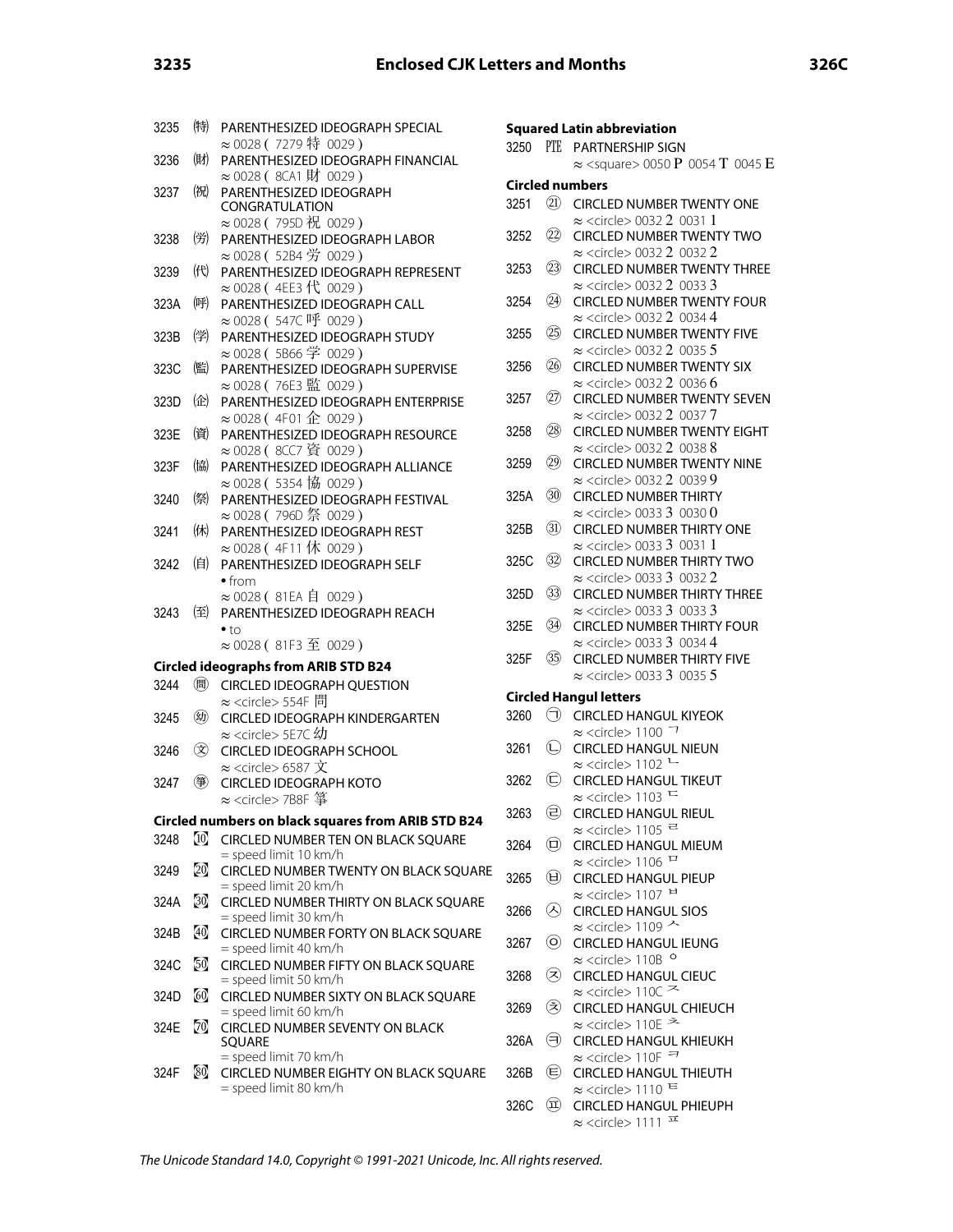| 326D   |                              | THE CIRCLED HANGUL HIEUH                                                                                                                   | 3287 | $\circled{t}$              | <b>CIRCLED IDEOGRAPH EIGHT</b>                                                    |
|--------|------------------------------|--------------------------------------------------------------------------------------------------------------------------------------------|------|----------------------------|-----------------------------------------------------------------------------------|
|        |                              | $\approx$ <circle> 1112<math>\bar{\sigma}</math></circle>                                                                                  |      |                            | $\approx$ <circle> 516B <math>\Lambda</math></circle>                             |
|        |                              | <b>Circled Hangul syllables</b>                                                                                                            | 3288 | $\mathcal{F}$              | <b>CIRCLED IDEOGRAPH NINE</b>                                                     |
| 326E   |                              | <b>ED CIRCLED HANGUL KIYEOK A</b>                                                                                                          |      |                            | $\approx$ <circle> 4E5D <math>\pi</math></circle>                                 |
|        |                              | $\approx$ <circle> 1100 <math>\frac{1}{100}</math> 1161 }</circle>                                                                         | 3289 | $(+)$                      | <b>CIRCLED IDEOGRAPH TEN</b>                                                      |
| 326F   | $\mathfrak{t}$               | <b>CIRCLED HANGUL NIEUN A</b>                                                                                                              |      | (                          | $\approx$ <circle> 5341 <math>\pm</math></circle>                                 |
|        |                              | $\approx$ <circle> 1102 <math>-</math> 1161 <math>\pm</math></circle>                                                                      | 328A |                            | CIRCLED IDEOGRAPH MOON                                                            |
| 3270   | $\left( \mathbb{Z} \right)$  | <b>CIRCLED HANGUL TIKEUT A</b>                                                                                                             |      |                            | • Monday                                                                          |
|        |                              | $\approx$ <circle> 1103 <math>\sim</math> 1161 }</circle>                                                                                  |      | OR)                        | ≈ <circle> 6708 月</circle>                                                        |
| 3271   | ⊕                            | <b>CIRCLED HANGUL RIEUL A</b>                                                                                                              | 328B |                            | <b>CIRCLED IDEOGRAPH FIRE</b>                                                     |
|        |                              | $\approx$ <circle> 1105 <math>\pm</math> 1161 <math>\pm</math></circle>                                                                    |      |                            | • Tuesday<br>$\approx$ <circle> 706B <math>\overline{\mathcal{K}}</math></circle> |
| 3272   | $\overline{\mathbb{H}}$      | CIRCLED HANGUL MIEUM A                                                                                                                     | 328C | $(\nexists k)$             | <b>CIRCLED IDEOGRAPH WATER</b>                                                    |
|        |                              | $\approx$ <circle> 1106 <math>\frac{11}{100}</math> 1161 <math>\frac{11}{100}</math></circle>                                              |      |                            |                                                                                   |
| 3273   | (H)                          | <b>CIRCLED HANGUL PIEUP A</b>                                                                                                              |      |                            | · Wednesday<br>$\approx$ <circle> 6C34 <math>\pi</math></circle>                  |
|        |                              | $\approx$ <circle> 1107 <math>^{\text{H}}</math> 1161 <math>^{\text{H}}</math></circle>                                                    | 328D | $(\star)$                  | CIRCLED IDEOGRAPH WOOD                                                            |
| 3274   |                              | <b>ED</b> CIRCLED HANGUL SIOS A                                                                                                            |      |                            |                                                                                   |
|        |                              | ≈ <circle> 1109 <math>\sim</math> 1161 <math>\pm</math></circle>                                                                           |      |                            | • Thursday<br>$\approx$ <circle> 6728 <math>\pi</math></circle>                   |
| 3275   | $\Theta$                     | <b>CIRCLED HANGUL IEUNG A</b>                                                                                                              | 328E | (金)                        | CIRCLED IDEOGRAPH METAL                                                           |
|        |                              | $\approx$ <circle> 110B <math>^{\circ}</math> 1161 <math>^{\circ}</math></circle>                                                          |      |                            |                                                                                   |
| 3276   | ⊗⊵                           | <b>CIRCLED HANGUL CIEUC A</b>                                                                                                              |      |                            | • Friday<br>$\approx$ <circle> 91D1 金</circle>                                    |
|        |                              | $\approx$ <circle> 110C <math>\approx</math> 1161 <math>\pm</math></circle>                                                                | 328F | $(\pm)$                    | <b>CIRCLED IDEOGRAPH EARTH</b>                                                    |
| 3277   | લ્રિ⊳                        | <b>CIRCLED HANGUL CHIEUCH A</b>                                                                                                            |      |                            | • Saturday                                                                        |
|        |                              | $\approx$ <circle> 110E <math>\geq</math> 1161 <math>\pm</math></circle>                                                                   |      |                            | $\approx$ <circle> 571F <math>\pm</math></circle>                                 |
| 3278   | (ৰ্≽                         | CIRCLED HANGUL KHIEUKH A                                                                                                                   | 3290 | (日)                        | <b>CIRCLED IDEOGRAPH SUN</b>                                                      |
|        |                              | $\approx$ <circle> 110F <math>\frac{11}{101}</math> +</circle>                                                                             |      |                            | · Sunday                                                                          |
| 3279   | $E_{\rm c}$                  | CIRCLED HANGUL THIEUTH A                                                                                                                   |      |                            | $\approx$ <circle> 65E5 <math>\boxminus</math></circle>                           |
|        |                              | $\approx$ <circle> 1110 <math>\equiv</math> 1161 }</circle>                                                                                | 3291 | (株)                        | <b>CIRCLED IDEOGRAPH STOCK</b>                                                    |
| 327A   | $\overline{\mathfrak{m}}$    | CIRCLED HANGUL PHIEUPH A                                                                                                                   |      |                            | · incorporated                                                                    |
|        |                              | $\approx$ <circle> 1111 <math>\overline{2}</math> 1161 }</circle>                                                                          |      |                            | $\approx$ <circle> 682A 株</circle>                                                |
| 327B   | $\left( \frac{1}{2} \right)$ | <b>CIRCLED HANGUL HIEUH A</b>                                                                                                              | 3292 | (有)                        | <b>CIRCLED IDEOGRAPH HAVE</b>                                                     |
|        |                              | $\approx$ <circle> 1112 <math>\bar{\sigma}</math> 1161 }</circle>                                                                          |      |                            | · limited                                                                         |
|        |                              | <b>Circled Korean words</b>                                                                                                                |      |                            | ≈ <circle> 6709 有</circle>                                                        |
| 327C   | (참고)                         | CIRCLED KOREAN CHARACTER CHAMKO                                                                                                            | 3293 | (社)                        | <b>CIRCLED IDEOGRAPH SOCIETY</b>                                                  |
|        |                              | $\approx$ <circle> 110E <math>\geq</math> 1161 <math>\cdot</math> 11B7 <math>\frac{1}{100}</math> 1100 <math>\frac{1}{100}</math></circle> |      |                            | • company                                                                         |
|        |                              | $1169 -$                                                                                                                                   |      |                            | $\approx$ <circle> 793E 社</circle>                                                |
| 327D   | (3의)                         | CIRCLED KOREAN CHARACTER JUEUI                                                                                                             | 3294 | (名)                        | CIRCLED IDEOGRAPH NAME                                                            |
|        |                              | $\approx$ <circle> 110C <math>\approx</math> 116E <math>\sim</math> 110B <math>\circ</math> 1174 <math>\rightarrow</math></circle>         |      |                            | $\approx$ <circle> 540D 名</circle>                                                |
|        |                              |                                                                                                                                            | 3295 | (特)                        | CIRCLED IDEOGRAPH SPECIAL                                                         |
|        |                              | <b>Circled Hangul syllable</b>                                                                                                             |      |                            | ≈ <circle> 7279 特</circle>                                                        |
|        |                              | 327E A CIRCLED HANGUL IEUNG U                                                                                                              | 3296 | (財)                        | CIRCLED IDEOGRAPH FINANCIAL                                                       |
|        |                              | • postal code mark                                                                                                                         |      |                            | $\approx$ <circle> 8CA1 財</circle>                                                |
|        |                              | $\approx$ <circle> 110B <math>\circ</math> 116E <math>\sim</math></circle>                                                                 | 3297 | (祝)                        | CIRCLED IDEOGRAPH CONGRATULATION                                                  |
| Symbol |                              |                                                                                                                                            |      |                            | ≈ <circle> 795D 祝</circle>                                                        |
| 327F   |                              | <b>66 KOREAN STANDARD SYMBOL</b>                                                                                                           | 3298 | (労)                        | <b>CIRCLED IDEOGRAPH LABOR</b>                                                    |
|        |                              |                                                                                                                                            |      |                            | $\approx$ <circle> 52B4 <math>\Huge \#</math></circle>                            |
|        |                              | <b>Circled ideographs</b>                                                                                                                  | 3299 | (秘)                        | <b>CIRCLED IDEOGRAPH SECRET</b>                                                   |
| 3280   | $(-)$                        | CIRCLED IDEOGRAPH ONE                                                                                                                      |      |                            | $\approx$ <circle> 79D8 秘</circle>                                                |
|        |                              | = maru-iti, symbol of unification                                                                                                          | 329A | (男)                        | <b>CIRCLED IDEOGRAPH MALE</b>                                                     |
|        |                              | $\approx$ <circle>4E00 <math>-</math></circle>                                                                                             |      |                            | $\approx$ <circle> 7537 男</circle>                                                |
| 3281   | $(\rightrightarrows)$        | <b>CIRCLED IDEOGRAPH TWO</b>                                                                                                               | 329B | $\mathcal{F}(\mathcal{F})$ | CIRCLED IDEOGRAPH FEMALE                                                          |
|        |                              | $\approx$ <circle>4E8C<math>\equiv</math></circle>                                                                                         |      |                            | $\approx$ <circle> 5973 <math>\pm</math></circle>                                 |
| 3282   | ⊜                            | <b>CIRCLED IDEOGRAPH THREE</b>                                                                                                             | 329C | 適                          | CIRCLED IDEOGRAPH SUITABLE                                                        |
|        |                              | $\approx$ <circle> 4E09 <math>\Xi</math></circle>                                                                                          |      |                            | $\approx$ <circle> 9069 適</circle>                                                |
| 3283   | $(\mathbb{F})$               | <b>CIRCLED IDEOGRAPH FOUR</b>                                                                                                              | 329D | (優)                        | CIRCLED IDEOGRAPH EXCELLENT                                                       |
|        |                              | ≈ <circle> 56DB 四</circle>                                                                                                                 |      |                            | $\approx$ <circle> 512A 優</circle>                                                |
| 3284   | $\mathbf{E}$                 | <b>CIRCLED IDEOGRAPH FIVE</b>                                                                                                              | 329E | (E I)                      | <b>CIRCLED IDEOGRAPH PRINT</b>                                                    |
|        |                              | $\approx$ <circle> 4E94 <math>\overline{\text{h}}</math></circle>                                                                          |      |                            | • name seal                                                                       |
| 3285   | $\left(\rightleftarrow$      | <b>CIRCLED IDEOGRAPH SIX</b>                                                                                                               |      |                            | ≈ <circle> 5370 印</circle>                                                        |
|        |                              | $\approx$ <circle> 516D 六</circle>                                                                                                         | 329F | (注)                        | <b>CIRCLED IDEOGRAPH ATTENTION</b>                                                |
| 3286   | (E)                          | <b>CIRCLED IDEOGRAPH SEVEN</b>                                                                                                             |      |                            | $\approx$ <circle> 6CE8 注</circle>                                                |
|        |                              | $\approx$ <circle>4E03 <math>\pm</math></circle>                                                                                           | 32A0 | (項)                        | <b>CIRCLED IDEOGRAPH ITEM</b>                                                     |
|        |                              |                                                                                                                                            |      |                            | ≈ <circle> 9805 項</circle>                                                        |

The Unicode Standard 14.0, Copyright © 1991-2021 Unicode, Inc. All rights reserved.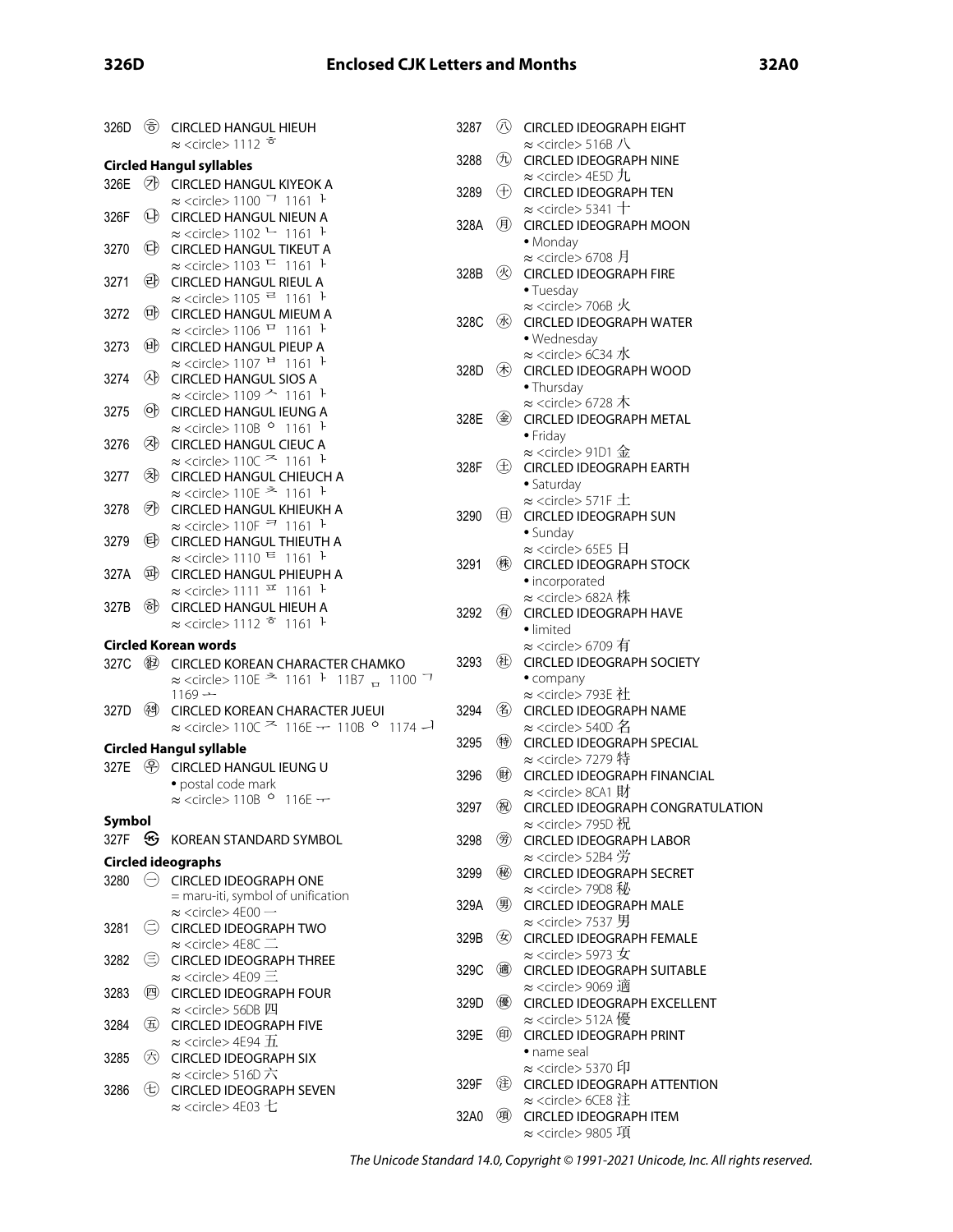| 32A1 | ⊛                            | <b>CIRCLED IDEOGRAPH REST</b>                                                                      |
|------|------------------------------|----------------------------------------------------------------------------------------------------|
|      |                              | • holiday                                                                                          |
|      |                              | $\approx$ <circle> 4F11 休</circle>                                                                 |
| 32A2 | 写                            | CIRCLED IDEOGRAPH COPY<br>$\approx$ <circle> 5199 写</circle>                                       |
| 32A3 | $(\widehat{\mathbb{E}})$     | <b>CIRCLED IDEOGRAPH CORRECT</b>                                                                   |
|      |                              | $\approx$ <circle> 6B63 <math>\overline{\text{1}}</math></circle>                                  |
| 32A4 | $\bigoplus$                  | <b>CIRCLED IDEOGRAPH HIGH</b>                                                                      |
|      |                              | $\approx$ <circle> 4E0A <math>\pm</math></circle>                                                  |
| 32A5 | 倆                            | <b>CIRCLED IDEOGRAPH CENTRE</b>                                                                    |
|      | ্চি                          | ≈ <circle> 4E2D 中</circle>                                                                         |
| 32A6 |                              | <b>CIRCLED IDEOGRAPH LOW</b><br>$\approx$ <circle>4E0B <math>\overline{\mathrm{F}}</math></circle> |
| 32A7 | 屈                            | <b>CIRCLED IDEOGRAPH LEFT</b>                                                                      |
|      |                              | $\approx$ <circle> 5DE6 左</circle>                                                                 |
| 32A8 | 角                            | <b>CIRCLED IDEOGRAPH RIGHT</b>                                                                     |
|      |                              | $\approx$ <circle> 53F3 右</circle>                                                                 |
| 32A9 | 医                            | <b>CIRCLED IDEOGRAPH MEDICINE</b>                                                                  |
|      |                              | $\approx$ <circle> 533B <math>\overline{\mathbb{E}}</math></circle>                                |
| 32AA | 第                            | <b>CIRCLED IDEOGRAPH RELIGION</b><br>≈ <circle>5B97宗</circle>                                      |
| 32AB | ❀                            | <b>CIRCLED IDEOGRAPH STUDY</b>                                                                     |
|      |                              | ≈ <circle> 5B66 学</circle>                                                                         |
| 32AC | 匾                            | <b>CIRCLED IDEOGRAPH SUPERVISE</b>                                                                 |
|      |                              | ≈ <circle> 76E3 監</circle>                                                                         |
| 32AD | 困                            | <b>CIRCLED IDEOGRAPH ENTERPRISE</b>                                                                |
|      |                              | $\approx$ <circle> 4F01 <math>\hat{\pm}</math></circle>                                            |
| 32AE | 箘                            | <b>CIRCLED IDEOGRAPH RESOURCE</b>                                                                  |
| 32AF | 偏                            | ≈ <circle>8CC7 資<br/><b>CIRCLED IDEOGRAPH ALLIANCE</b></circle>                                    |
|      |                              | ≈ <circle> 5354 協</circle>                                                                         |
|      |                              |                                                                                                    |
|      | 仮                            |                                                                                                    |
| 32B0 |                              | <b>CIRCLED IDEOGRAPH NIGHT</b>                                                                     |
|      |                              | ≈ <circle> 591C 夜</circle>                                                                         |
| 32B1 | (36)                         | <b>Circled numbers</b>                                                                             |
|      |                              | <b>CIRCLED NUMBER THIRTY SIX</b><br>$\approx$ <circle> 0033 3 0036 6</circle>                      |
| 32B2 | 37)                          | <b>CIRCLED NUMBER THIRTY SEVEN</b>                                                                 |
|      |                              | $\approx$ <circle> 0033 3 0037 7</circle>                                                          |
| 32B3 | (38)                         | <b>CIRCLED NUMBER THIRTY EIGHT</b>                                                                 |
|      |                              | $\approx$ <circle> 0033 3 0038 8</circle>                                                          |
| 32B4 | 39)                          | <b>CIRCLED NUMBER THIRTY NINE</b>                                                                  |
|      |                              | $\approx$ <circle> 0033 3 0039 9</circle>                                                          |
| 32B5 | $\circled{40}$               | <b>CIRCLED NUMBER FORTY</b>                                                                        |
| 32B6 | $\circled{41}$               | $\approx$ <circle> 0034 4 0030 0<br/><b>CIRCLED NUMBER FORTY ONE</b></circle>                      |
|      |                              | $\approx$ <circle> 0034 4 0031 1</circle>                                                          |
| 32B7 | (42)                         | <b>CIRCLED NUMBER FORTY TWO</b>                                                                    |
|      |                              | $\approx$ <circle> 0034 4 0032 2</circle>                                                          |
| 32B8 | (43)                         | <b>CIRCLED NUMBER FORTY THREE</b>                                                                  |
|      |                              | $\approx$ <circle> 0034 4 0033 3</circle>                                                          |
| 32B9 | (44)                         | <b>CIRCLED NUMBER FORTY FOUR</b>                                                                   |
| 32BA | (45)                         | $\approx$ <circle> 0034 4 0034 4<br/><b>CIRCLED NUMBER FORTY FIVE</b></circle>                     |
|      |                              | $\approx$ <circle> 0034 4 0035 5</circle>                                                          |
| 32BB | (46)                         | <b>CIRCLED NUMBER FORTY SIX</b>                                                                    |
|      |                              | $\approx$ <circle> 0034 4 0036 6</circle>                                                          |
| 32BC | $\left(\overline{47}\right)$ | <b>CIRCLED NUMBER FORTY SEVEN</b>                                                                  |
|      |                              | $\approx$ <circle> 00344 00377</circle>                                                            |
| 32BD | (48)                         | <b>CIRCLED NUMBER FORTY EIGHT</b>                                                                  |
| 32BE | (49)                         | $\approx$ <circle> 00344 00388<br/><b>CIRCLED NUMBER FORTY NINE</b></circle>                       |

| 32BF             |                                                                | 60 CIRCLED NUMBER FIFTY                                                                                                        |
|------------------|----------------------------------------------------------------|--------------------------------------------------------------------------------------------------------------------------------|
|                  |                                                                | $\approx$ <circle> 0035 5 0030 0</circle>                                                                                      |
|                  |                                                                | <b>Telegraph symbols for months</b>                                                                                            |
| 32C0             | 1月                                                             | <b>IDEOGRAPHIC TELEGRAPH SYMBOL FOR</b><br>JANUARY                                                                             |
|                  |                                                                | ≈ 0031 1 6708 月                                                                                                                |
| 32C1             | 2月                                                             | IDEOGRAPHIC TELEGRAPH SYMBOL FOR<br><b>FEBRUARY</b>                                                                            |
| 32C2             | 3月                                                             | ≈ 0032 2 6708 月<br><b>IDEOGRAPHIC TELEGRAPH SYMBOL FOR</b><br>MARCH                                                            |
| 32C3             | 4月                                                             | $\approx$ 0033 3 6708 月<br><b>IDEOGRAPHIC TELEGRAPH SYMBOL FOR APRIL</b>                                                       |
| 32C4             | 5月                                                             | ≈ 0034 4 6708 月<br>IDEOGRAPHIC TELEGRAPH SYMBOL FOR MAY                                                                        |
| 32C5             | 6月                                                             | $\approx$ 0035 5 6708 月<br>IDEOGRAPHIC TELEGRAPH SYMBOL FOR JUNE<br>$\approx$ 0036 6 6708 月                                    |
| 32C6             | 7月                                                             | IDEOGRAPHIC TELEGRAPH SYMBOL FOR JULY<br>$\approx$ 0037 7 6708 月                                                               |
| 32C7             | 8月                                                             | <b>IDEOGRAPHIC TELEGRAPH SYMBOL FOR</b><br><b>AUGUST</b>                                                                       |
| 32C8             | 9月                                                             | $\approx$ 0038 8 6708 月<br><b>IDEOGRAPHIC TELEGRAPH SYMBOL FOR</b><br><b>SEPTEMBER</b>                                         |
| 32C9             | 10月                                                            | $\approx$ 0039 9 6708 月<br><b>IDEOGRAPHIC TELEGRAPH SYMBOL FOR</b><br><b>OCTOBER</b>                                           |
| 32CA 11月         |                                                                | ≈ 0031 1 0030 0 6708 月<br><b>IDEOGRAPHIC TELEGRAPH SYMBOL FOR</b><br><b>NOVEMBER</b>                                           |
| 32CB 12月         |                                                                | ≈ 0031 1 0031 1 6708 月<br><b>IDEOGRAPHIC TELEGRAPH SYMBOL FOR</b><br><b>DECEMBER</b><br>≈ 0031 1 0032 2 6708 月                 |
|                  |                                                                |                                                                                                                                |
|                  |                                                                | <b>Squared Latin abbreviations</b>                                                                                             |
| 32CC             | Hg                                                             | <b>SQUARE HG</b>                                                                                                               |
| 32CD             | erg                                                            | $\approx$ <square> 0048 H 0067 g<br/><b>SQUARE ERG</b></square>                                                                |
| 32CE eV          |                                                                | $\approx$ <square> 0065 e 0072 r 0067 g<br/><b>SOUARE EV</b><br/><math>\approx</math> <square> 0065 e 0056 V</square></square> |
| 32CF             | <b>LTD</b>                                                     | LIMITED LIABILITY SIGN<br>$\approx$ <square> 004C L 0054 T 0044 D</square>                                                     |
|                  |                                                                | <b>Circled Katakana</b>                                                                                                        |
| 32D0             | $\circledcirc$                                                 |                                                                                                                                |
|                  |                                                                | CIRCLED KATAKANA A<br>$\approx$ <circle> 30A2 <math>\mathcal{F}</math></circle>                                                |
| 32D1             | $\left(\!\!\left\langle \mathbf{\mathbf{r}}\right)\!\!\right.$ | <b>CIRCLED KATAKANA I</b><br>$\approx$ <circle> 30A4 <math>\varphi</math></circle>                                             |
| 32D2             | $^\circledR$                                                   | CIRCLED KATAKANA U<br>≈ <circle> 30A6 ウ</circle>                                                                               |
| 32D3             | $\circledR$                                                    | <b>CIRCLED KATAKANA E</b><br>$\approx$ <circle> 30A8 <math>\pm</math></circle>                                                 |
| 32D4             | ⊛                                                              | CIRCLED KATAKANA O<br>$\approx$ <circle> 30AA 才</circle>                                                                       |
| 32D <sub>5</sub> | ு                                                              | <b>CIRCLED KATAKANA KA</b><br>$\approx$ <circle> 30AB 力</circle>                                                               |
| 32D6             | $\left(\ddagger\right)$                                        | <b>CIRCLED KATAKANA KI</b><br>≈ <circle> 30AD キ</circle>                                                                       |
|                  |                                                                |                                                                                                                                |

32D7 2 CIRCLED KATAKANA KU ≈ <circle> 30AF ク

The Unicode Standard 14.0, Copyright © 1991-2021 Unicode, Inc. All rights reserved.